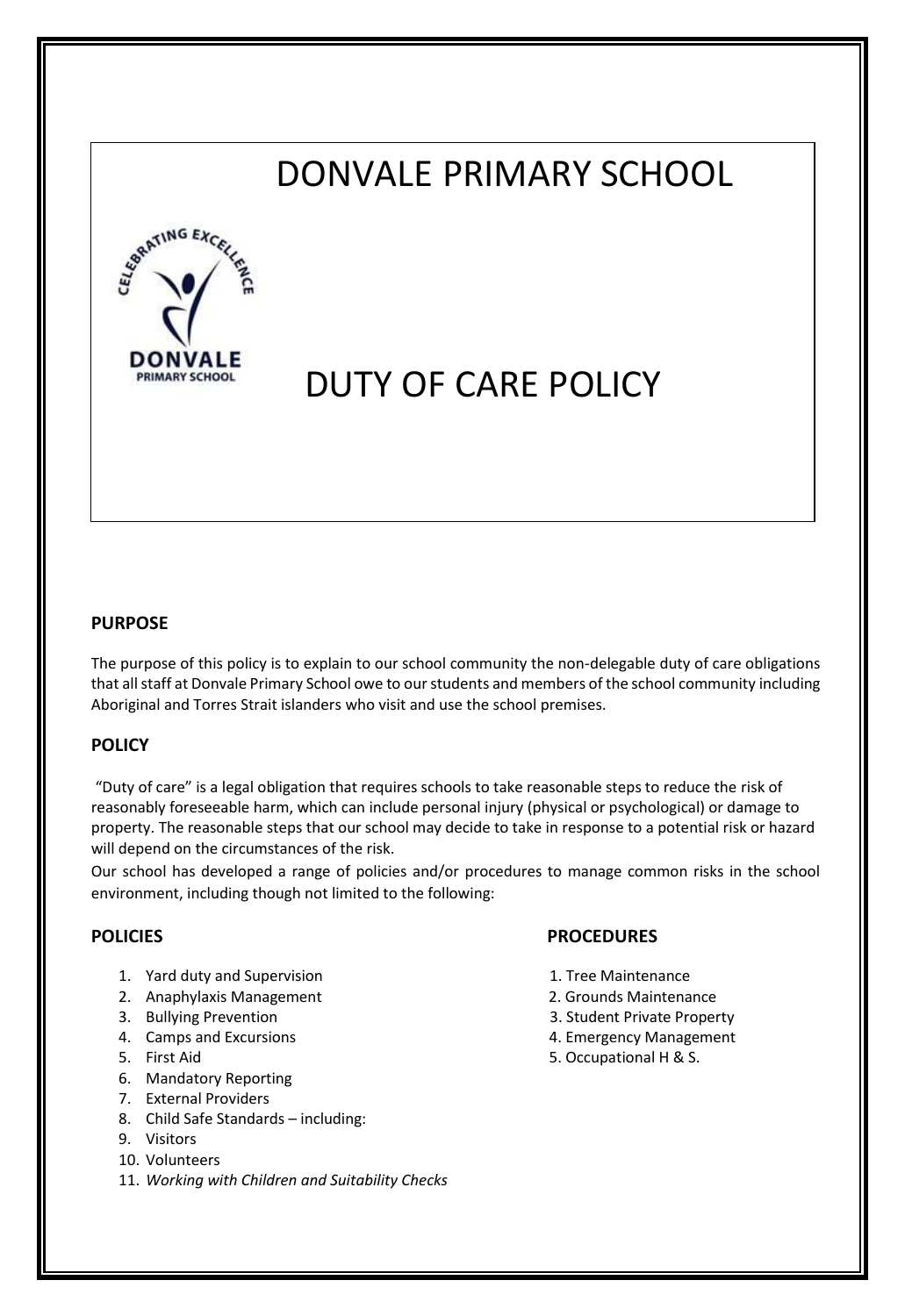Staff at our school understand that school activities involve different levels of risk and that particular care may need to be taken to support younger students or students with additional needs. Our school also understands that it is responsible for ensuring that the school premises are kept in good repair and will take reasonable steps to reduce the risk of members of our community, including Aboriginal and Torres Strait Islanders suffering injury or damage because of the state of the premises.

School staff, parents, carers and students are encouraged to speak to the principal to raise any concerns about risks or hazards at our school, or our duty of care obligations.

### **FURTHER INFORMATION AND RESOURCES**

- School Policy and Advisory Guide: Duty of Care
- The Policies listed above may be accessed on our school's website: <http://donvaleps.vic.edu.au/>

### **REVIEW CYCLE**

| Date Implemented:              | 28 <sup>th</sup> February 2019 |
|--------------------------------|--------------------------------|
| Author:                        | <b>Education Sub-Committee</b> |
| Approved By:                   | <b>School Council</b>          |
| <b>Responsible for Review:</b> | Principal/assistant Principal  |
| Review Date:                   | 3 years                        |